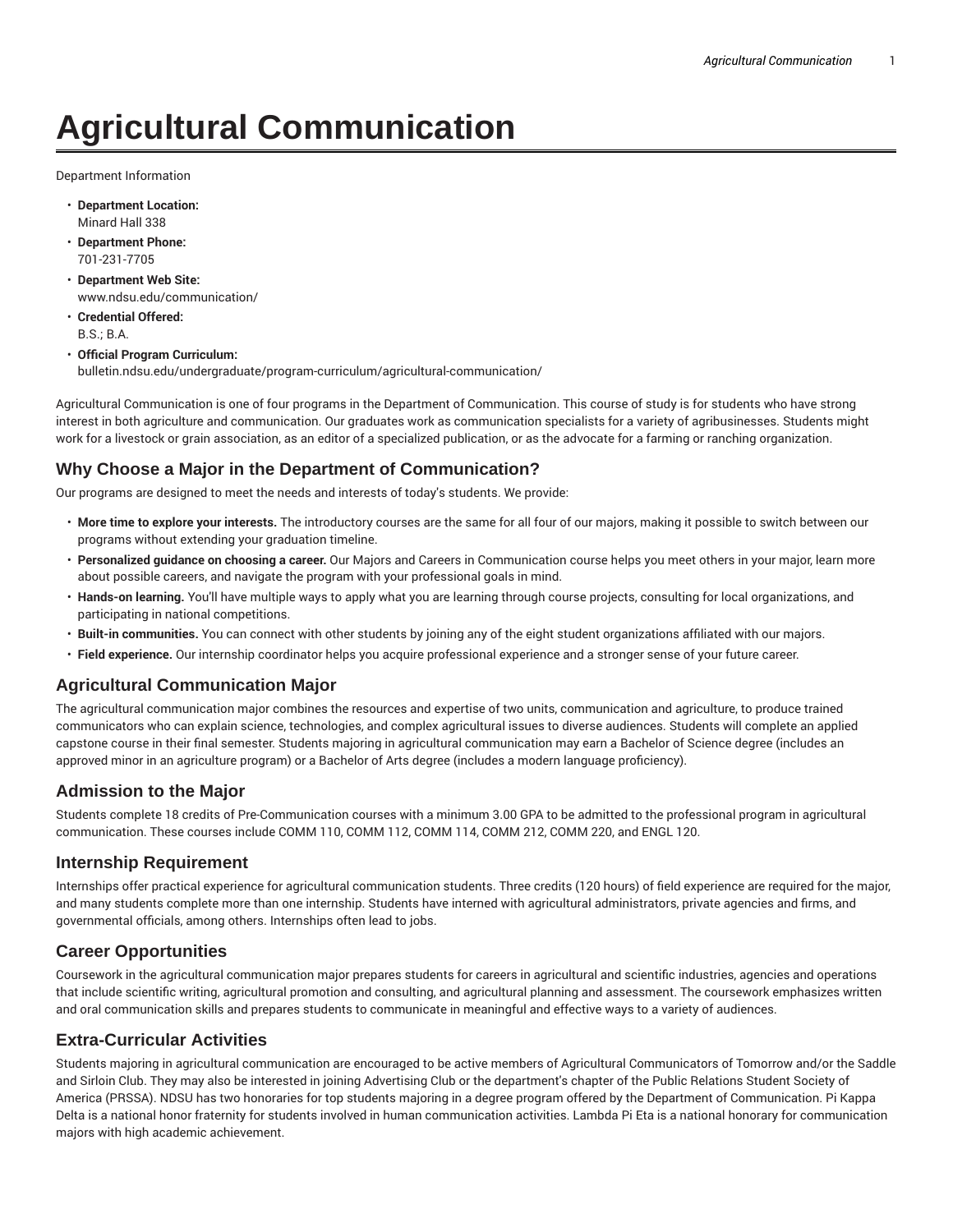## **High School Preparation**

A well-rounded high school education with experiences in high school music, forensics, theatre, journalism, FFA, or scouting serves as good preparation for the major in agricultural communication. Students with interests in science and art, business and service, and publicity and promotion will find a major in this department to be a good fit.

#### **Scholarships**

The Department of Communication awards a number of scholarships to students who excel in academics and who have demonstrated career potential. Applications are due by March 1. Visit the department website (https://www.ndsu.edu/communication/scholarships) for details.

#### **The Faculty**

Faculty members in the Department of Communication are dedicated teachers, scholars, and practitioners who are committed to providing highquality courses, hands-on learning experiences, and opportunities for undergraduate research. We encourage students who want to learn more about Agricultural Communication to reach out via email or schedule an appointment via Navigate (https://www.ndsu.edu/enrollmentmanagement/ navigate/login).

## **Plan of Study**

Please note this is a sample plan of study and not an official curriculum. Actual student schedules for each semester will vary depending on start year, education goals, applicable transfer credit, and course availability. Students are encouraged to work with their academic advisor on a regular basis to review degree progress and customize an individual plan of study.

| <b>First Year</b>                        |    |                                |                           |
|------------------------------------------|----|--------------------------------|---------------------------|
| Fall                                     |    | <b>Credits Spring</b>          | <b>Credits</b>            |
| <b>COMM 101</b>                          |    | 1 COMM 110                     | 3                         |
| <b>COMM 112</b>                          |    | 3 COMM 133                     | $\ensuremath{\mathsf{3}}$ |
| <b>COMM 114</b>                          |    | 3 ENGL 120                     | 3                         |
| ENGL 110 (or placement into ENGL<br>120) |    | 4 Humanities/Arts GE           | 3                         |
| Quantitative Reasoning GE                |    | 3 Science/Technology GE        | 3                         |
| <b>Wellness GE</b>                       |    | 2 Science/Technology Lab GE    | $\mathbf{1}$              |
|                                          | 16 |                                | 16                        |
| <b>Second Year</b>                       |    |                                |                           |
| Fall                                     |    | <b>Credits Spring</b>          | <b>Credits</b>            |
| <b>COMM 212</b>                          |    | 3 COMM 200                     | 3                         |
| <b>COMM 220</b>                          |    | 3 COMM 320                     | 3                         |
| Minor or Language Coursework             |    | 3 Minor or Language Coursework | 3                         |
| <b>Global Perspectives GE</b>            |    | 3 Humanities/Arts GE           | $\ensuremath{\mathsf{3}}$ |
| Science/Technology GE                    |    | 3 Science/Technology GE        | 3                         |
|                                          | 15 |                                | 15                        |
| <b>Third Year</b>                        |    |                                |                           |
| Fall                                     |    | <b>Credits Spring</b>          | <b>Credits</b>            |
| <b>COMM 310</b>                          |    | 3 COMM 362                     | 3                         |
| <b>COMM 496</b>                          |    | 3 Major Elective               | 3                         |
| Major Elective                           |    | 3 Major Elective               | 3                         |
| Minor or Language Coursework             |    | 3 Minor or Language Coursework | 3                         |
| <b>Upper Division Writing</b>            |    | 3 AHSS Requirement             | 3                         |
|                                          | 15 |                                | 15                        |
| <b>Fourth Year</b>                       |    |                                |                           |
| Fall                                     |    | <b>Credits Spring</b>          | <b>Credits</b>            |
| <b>COMM 431</b>                          |    | 3 COMM 465                     | 3                         |
| Major Elective                           |    | 3 Major Elective               | 3                         |